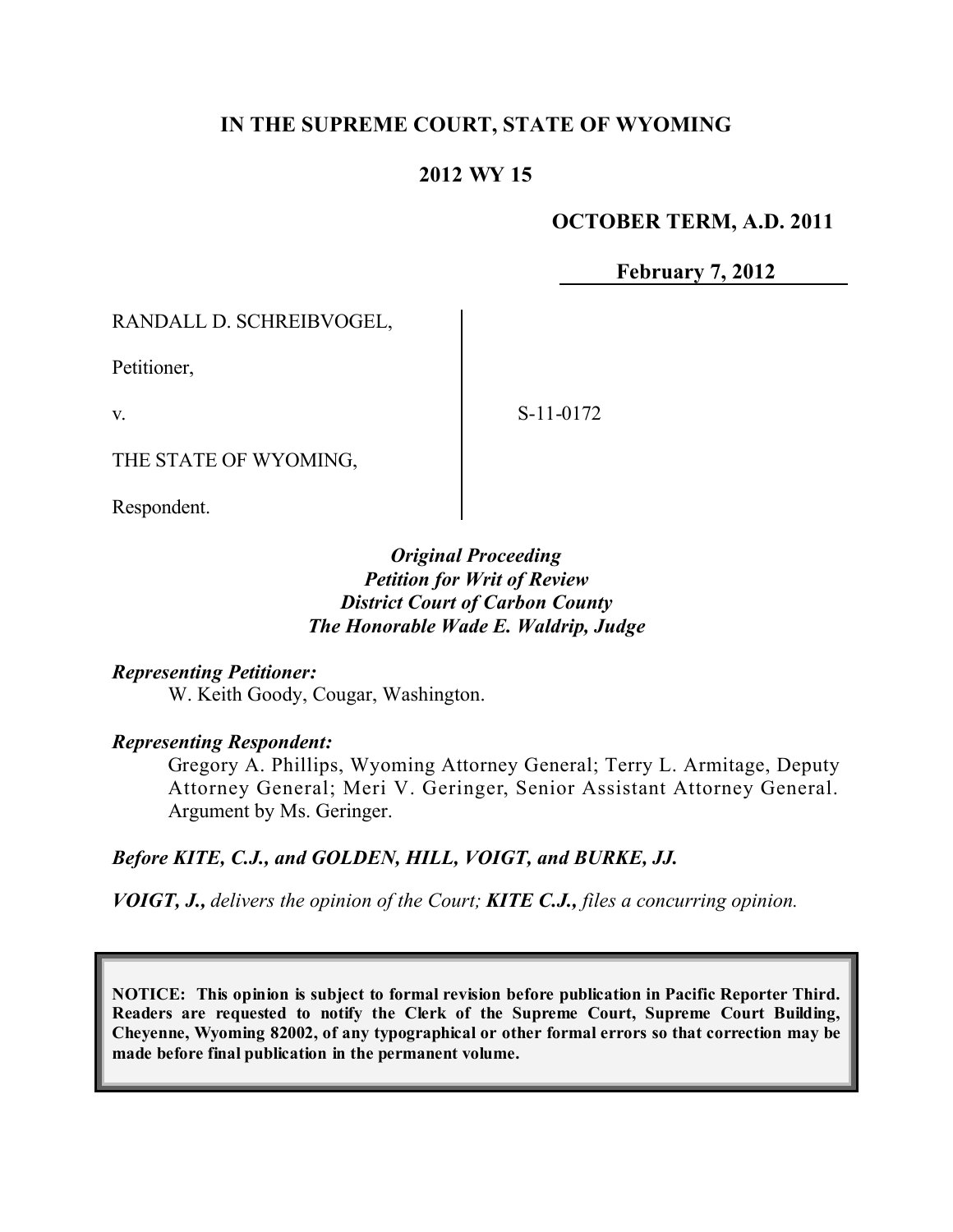## **VOIGT, Justice.**

[¶1] We granted the appellant's Petition for Writ of Review in which we were asked to review the district court's dismissal of the appellant's Verified Petition for Post-Conviction Relief. We agree with the district court that the appellant's claim of ineffective assistance of trial counsel is barred by Wyo. Stat. Ann.  $\S$  7-14-103(a)(iii) (LexisNexis 2011). Therefore, the district court did not have jurisdiction to consider the petition. Having no better jurisdiction than did the district court, we likewise dismiss the petition before this Court.

#### **ISSUE**

[¶2] Where an appellant has raised a claim of ineffective assistance of trial counsel in his direct appeal, and that claim has been decided against him on the merits, may he raise a claim of ineffective assistance of trial counsel, based upon different allegations, in a petition for post-conviction relief?

#### **FACTS**

[¶3] The appellant was convicted of two counts of first-degree sexual assault and one count of robbery. Our opinion affirming those convictions upon direct appeal is found at *Schreibvogel v. State*, 2010 WY 45, 228 P.3d 874 (Wyo. 2010). In that proceeding, the appellant alleged, *inter alia*, that his trial counsel was ineffective for failing to object to inadmissible evidence, and for failing adequately to cross-examine the victim in regard to the defense of consent. *Id*. at ¶¶ 47-49, at 889-90. The appellant did not prevail on either allegation. *Id*. at ¶¶ 48, 50, at 889-90.

[¶4] Just less than a year after losing his appeal, the appellant filed in the district court a Verified Petition for Post-Conviction Relief. In his petition, the appellant alleged that his appellate counsel was ineffective for not raising in the direct appeal two additional allegations of trial counsel's ineffectiveness: (1) failure to pursue as a defense the synergistic effect of the victim's simultaneous use of the prescription drug Paxil and alcohol; and (2) failure to investigate and pursue expert medical testimony as to the cause of an injury to the victim's face. In addition, the appellant also alleged that appellate counsel rendered ineffective assistance by failing to seek an evidentiary hearing under W.R.A.P. 21.

[¶5] The State responded to the petition by filing a Motion to Dismiss Petition for Post-Conviction Relief. The State cited Wyo. Stat. Ann. § 7-14-103(a)(iii) for the proposition that the appellant's claim of ineffective assistance of trial counsel was procedurally barred because it had been determined on the merits in the direct appeal. The district court heard the motion to dismiss and subsequently issued a lengthy decision letter and order dismissing the petition. The district court's conclusion was as follows: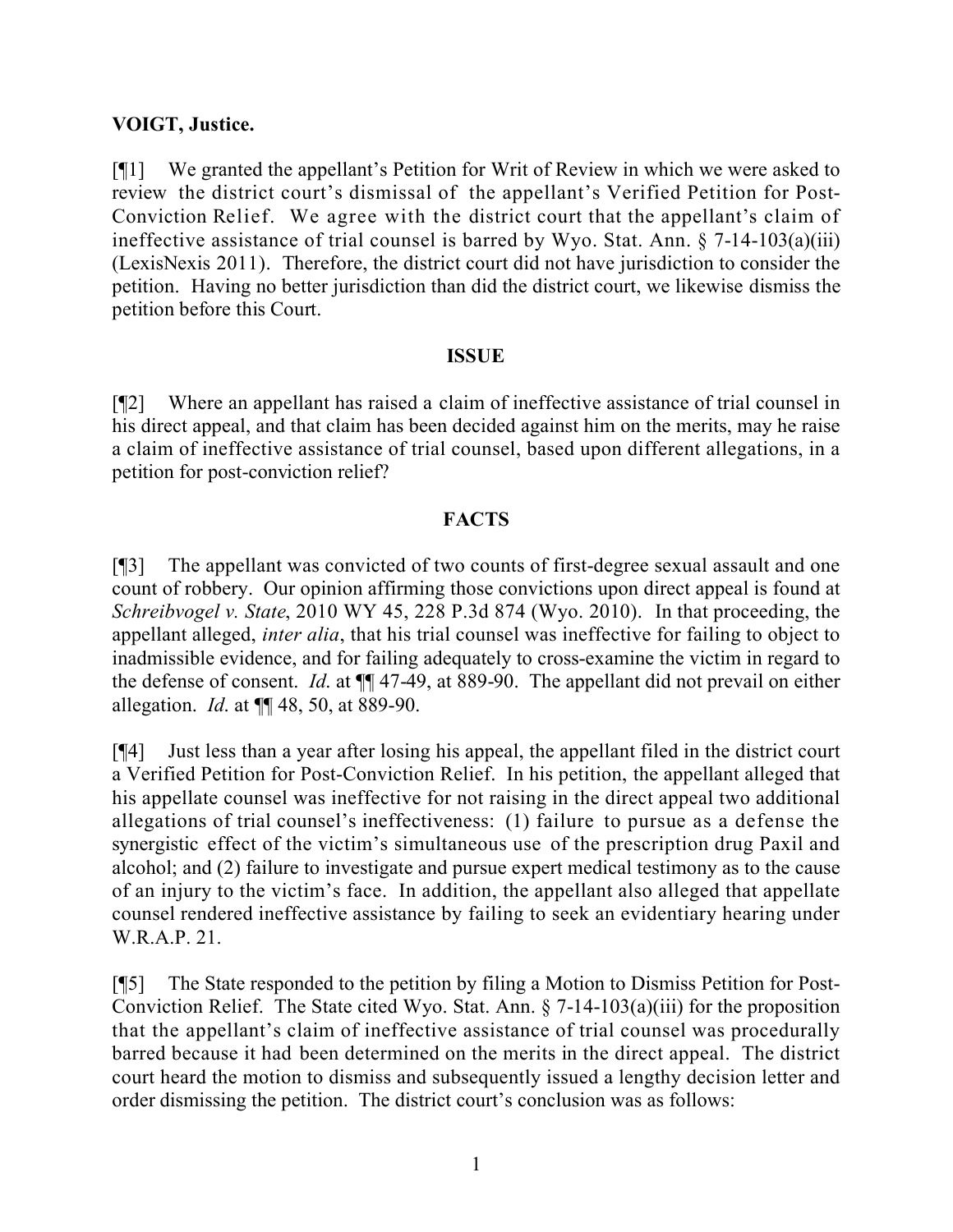The State's *Motion to Dismiss Petition for Post-Conviction Relief* is GRANTED. Mr. Schreibvogel's postconviction claim of ineffective assistance of trial counsel is procedurally barred by Wyoming Statute  $\S$  7-14-103(a)(iii) because he raised a claim of ineffective assistance of trial counsel in his direct appeal, which was decided on the merits. Additionally, Mr. Schreibvogel's claim of ineffective assistance of appellate counsel is barred by Wyoming Statute § 7-14-101(b) because it is not a claim of error arising in the proceedings that resulted in his conviction.

[¶6] The appellant's response to dismissal of his petition was to file in this Court a Petition for Writ of Review. We granted that petition, the matter was briefed, and oral argument has been heard, bringing the case to its present posture.

#### **RELEVANT STATUTES**

[¶7] Post-conviction relief is a statutory remedy, with the following statutory provisions at issue in the instant proceedings:

Wyo. Stat. Ann. § 7-14-101(b) (LexisNexis 2011) provides in relevant part as follows:

(b) Any person serving a felony sentence in a state penal institution who asserts that in the proceedings which resulted in his conviction there was a substantial denial of his rights under the constitution of the United States or of the state of Wyoming, or both, may institute proceedings under this act. . . .

In turn, Wyo. Stat. Ann. § 7-14-103 provides in relevant part as follows:

(a) A claim under this act is procedurally barred and no court has jurisdiction to decide the claim if the claim:

> (i) Could have been raised but was not raised in a direct appeal from the proceeding which resulted in the petitioner's conviction;

> (ii) Was not raised in the original or an amendment to the original petition under this act; or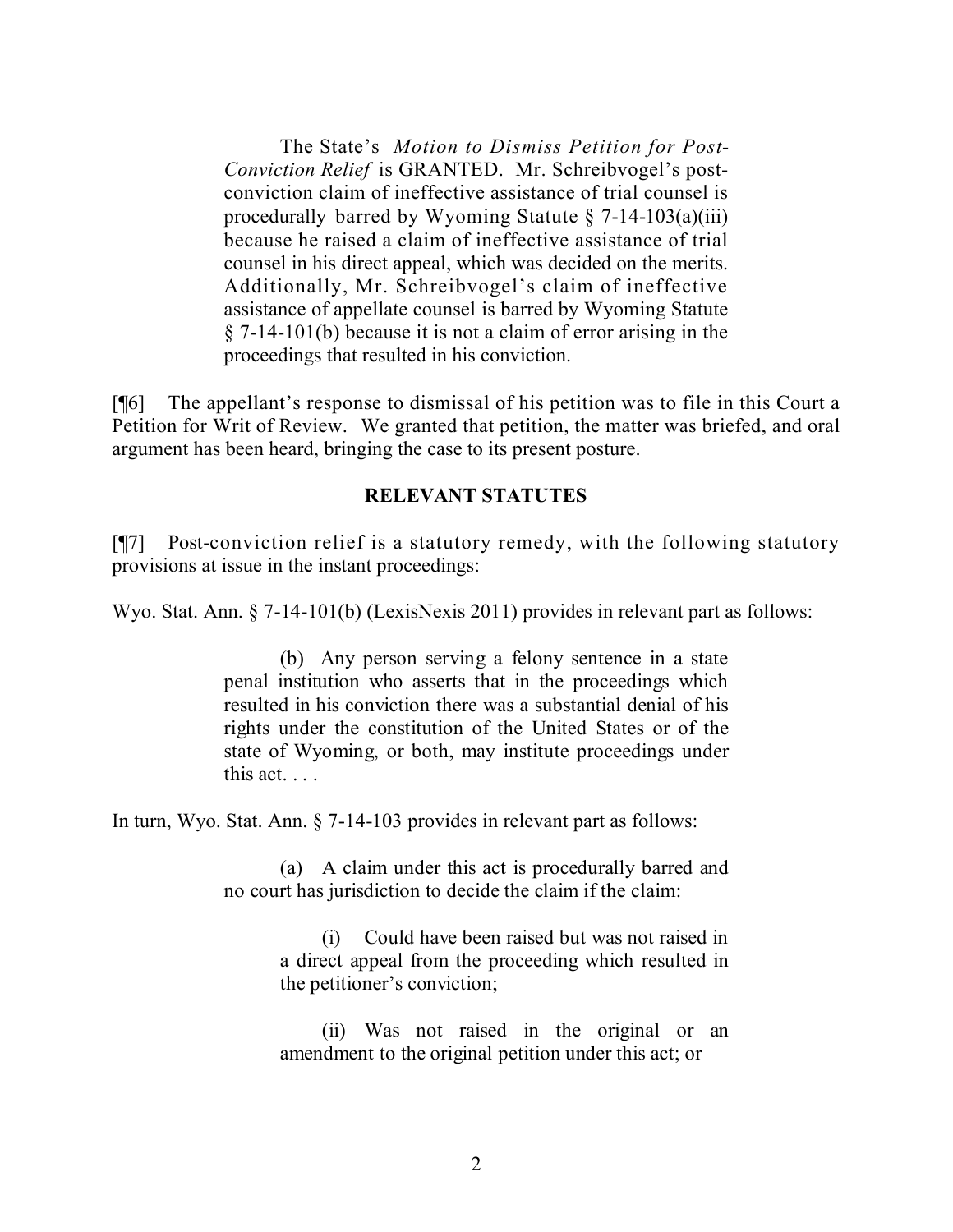(iii) Was decided on its merits or on procedural grounds in any previous proceeding which has become final.

(b) Notwithstanding paragraph (a)(i) of this section, a court may hear a petition if:

. . . .

(ii) The court makes a finding that the petitioner was denied constitutionally effective assistance of counsel on his direct appeal. This finding may be reviewed by the supreme court together with any further action of the district court taken on the petition.

. . . .

#### **STANDARD OF REVIEW**

[ $[$ [8] Pursuant to Wyo. Stat. Ann. § 7-14-103(a), the question of whether a court may hear a petition for post-conviction relief is a question of jurisdiction. The question of jurisdiction is a question of law that we review *de novo*. *Jones v. State*, 2011 WY 114, ¶ 7, 256 P.3d 527, 531 (Wyo. 2011). In the instant case, the district court treated the State's motion to dismiss as being similar to a motion under W.R.C.P. 12(b)(6) to dismiss for failure to state a claim upon which relief can be granted, which also presents a question of law. *See Kennedy v. State*, 443 P.2d 138, 139 (Wyo. 1968) (*per curiam* affirmance of dismissal of petition for post-conviction relief for failure to state a cause of action). A petition for post-conviction relief is, however, different from a W.R.C.P. 12(b)(6) motion to dismiss because the contents of the petition need not be considered as true. *Harlow v. State*, 2005 WY 12, ¶ 7, 105 P.3d 1049, 1059 (Wyo. 2005); *State ex rel. Hopkinson v. District Court, Teton County*, 696 P.2d 54, 61-62 (Wyo. 1985), *cert. denied*, 474 U.S. 865, 106 S.Ct. 187, 88 L.Ed.2d 155 (1985).

[¶9] It may be helpful if we restate the question before us in a different form: As applied in the context of alleged ineffective assistance of trial counsel, does the word "claim" in Wyo. Stat. Ann. § 7-14-103(a) mean the broader concept of the constitutional right to the effective assistance of counsel, or does it mean the narrower concept of each separate factual assertion of alleged ineffectiveness? As stated in this form, the question is a question of statutory construction, which also is a question of law that we review *de novo*. *Roden v. State*, 2007 WY 200, ¶ 5, 173 P.3d 369, 371 (Wyo. 2007).

> The fundamental purpose of statutory construction is to ascertain, if possible, what the legislature intended by the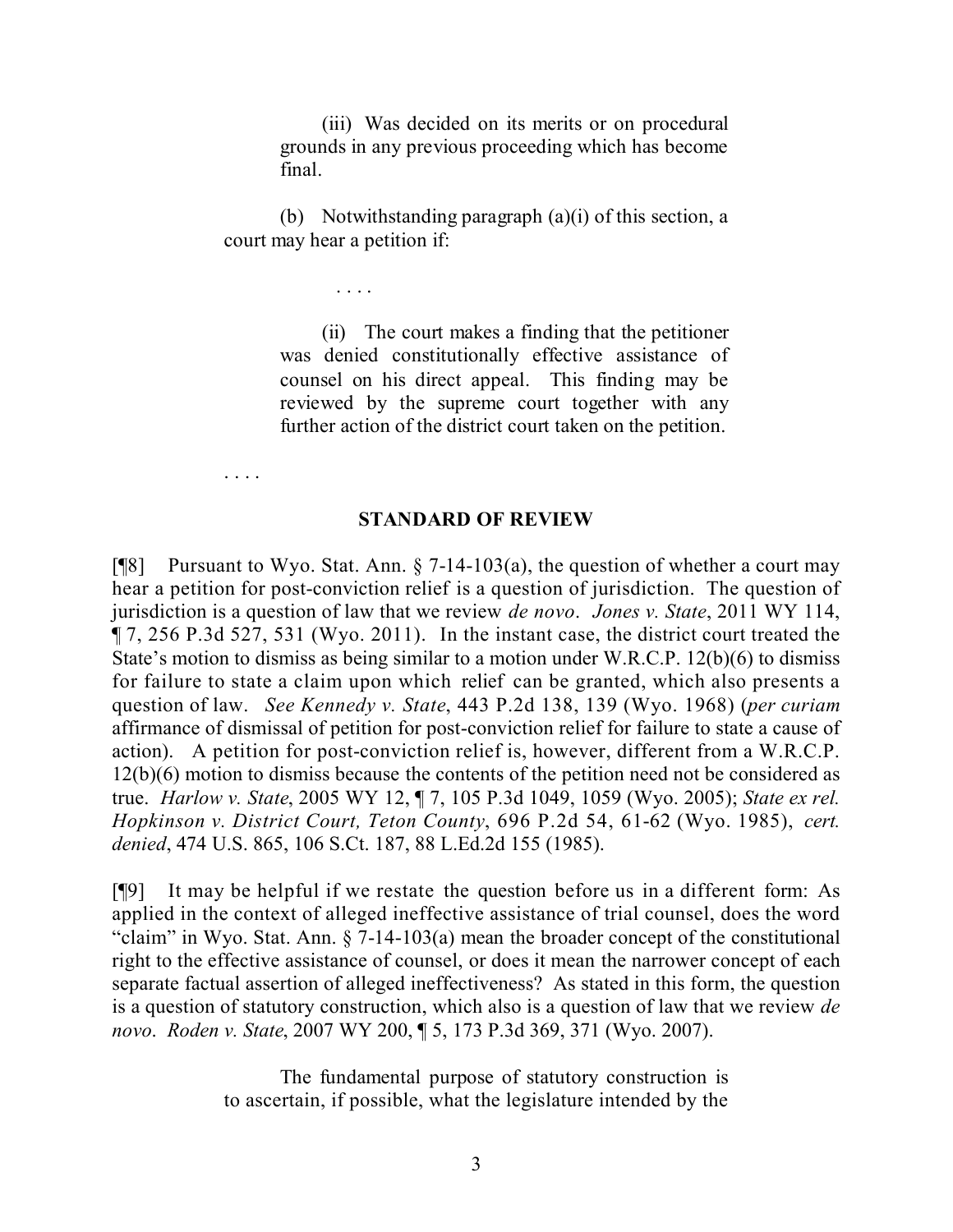language it used. We begin with an inquiry into the ordinary and obvious meaning of the words employed by the legislature, according to the manner in which those words are arranged. If the legislative pronouncements are written in unambiguous terms, then we are bound by those words. Moreover, we construe the statute as a whole, giving effect to every word, clause, and sentence, and we construe together all parts of the statute *in pari materia*.

*Demeulenaere v. State*, 995 P.2d 132, 134 (Wyo. 2000) (internal citations omitted). If we determine that a statute is unambiguous, we do not further apply rules of construction, and we do not extend statutes to matters that do not fall within its express provisions. *State ex rel. Wyo. Dep't of Revenue v. Hanover Compression, LP,* 2008 WY 138, ¶ 8, 196 P.3d 781, 784 (Wyo. 2008).

#### **DISCUSSION**

[¶10] This discussion must take place in the context of our post-conviction relief jurisprudence, in which we have been steadfast in holding that post-conviction relief is a strictly confined statutory remedy. *See, e.g., Rathbun v. State*, 2011 WY 116, ¶ 13, 257 P.3d 29, 34 (Wyo. 2011) (both the statute and the doctrine of *res judicata* forbid raising matters in post-conviction relief that were, or could have been, raised on appeal); *Harlow*, 2005 WY 12, ¶ 6, 105 P.3d at 1057 ("only substantial violations of constitutional rights amounting to a miscarriage of justice will warrant relief"); *Taylor v. State*, 2003 WY 97, ¶¶ 8-9, 74 P.3d 1236, 1239 (Wyo. 2003) (policy favoring finality in criminal proceedings forbids use of post-conviction relief as a substitute for direct appeal); *Nixon v. State*, 2002 WY 118, **¶** 9-26, 51 P.3d 851, 853-58 (Wyo. 2002) (statute reflects policy favoring finality, statute has a *res judicata* effect, and court's exercise of jurisdiction outside the statute would violate constitutional doctrine of separation of powers); *Kallas v. State*, 776 P.2d 198, 199-200 (Wyo. 1989) (statute has *res judicata* effect); *Amin v. State*, 774 P.2d 597, 599 (Wyo. 1989) (matters raised on appeal are procedurally barred, and matters not raised that could have been raised, are procedurally waived under post-conviction relief statute); *Whitney v. State*, 745 P.2d 902, 903 (Wyo. 1987) (statute applies only to proceedings which resulted in conviction, so does not apply to sentencing); *Diefenderfer v. State*, 745 P.2d 556, 557 (Wyo. 1987) (courts have no jurisdiction under the statute unless the petitioner is in the penitentiary); *Hoggatt v. State*, 606 P.2d 718, 722 (Wyo. 1980) (relief under the statute requires "extraordinary circumstances which strongly suggest a miscarriage of justice"); *Johnson v. State*, 592 P.2d 285, 286 (Wyo. 1979) (post-conviction relief limited to grounds authorized by the statute, and not granted except in "extraordinary circumstances where there is a likelihood that without it the defendant would not have been found guilty and the probability of the miscarriage of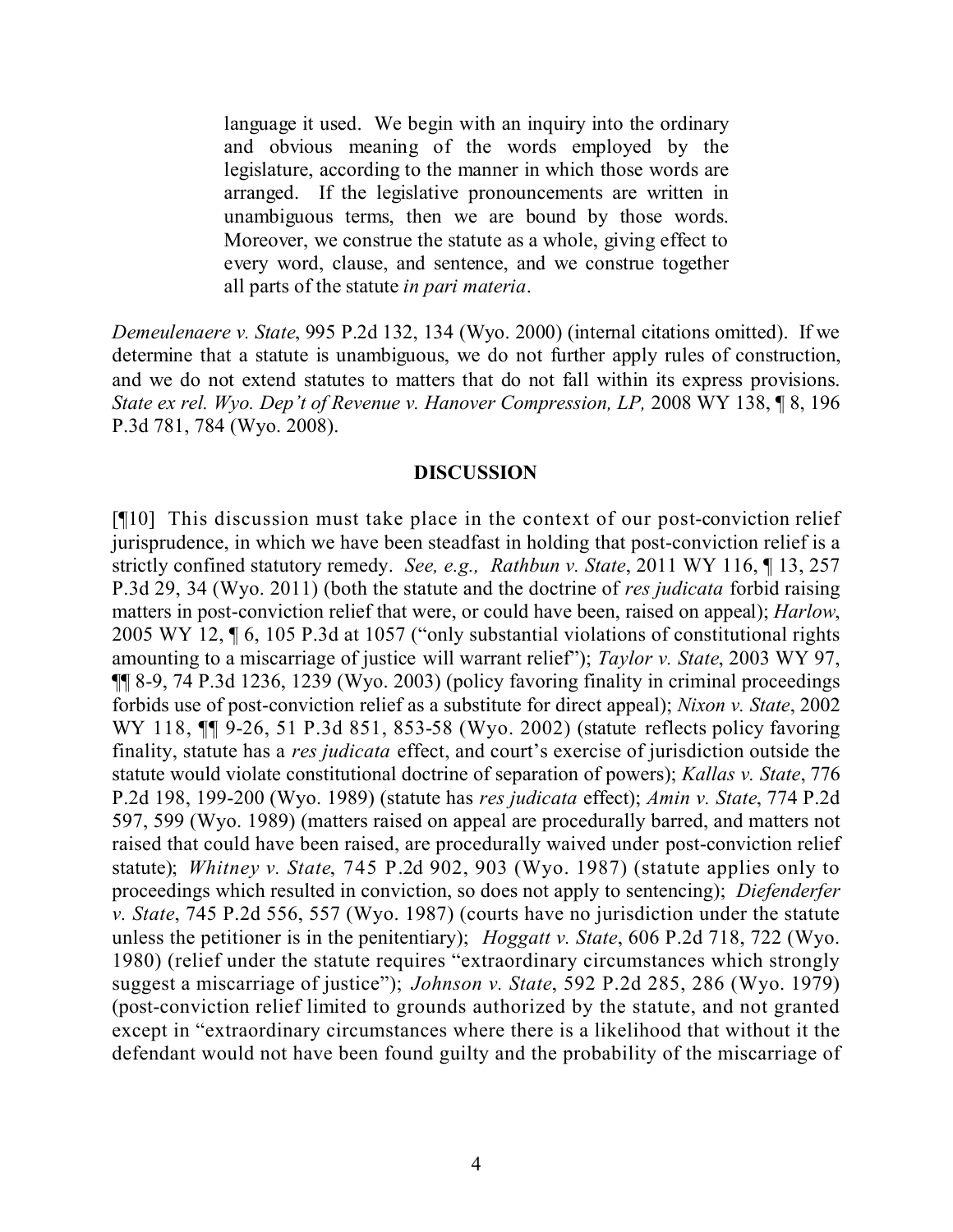justice is strong."); *Munoz v. Maschner*, 590 P.2d 1352, 1355 (Wyo. 1979) (petitioner has burden of showing denial of constitutional safeguards—the absence of fundamental fairness). $<sup>1</sup>$ </sup>

[¶11] It is noteworthy that the post-conviction relief statutes speak in terms of a petitioner's "claim." We have previously defined that term, as compared to the term "issue," as follows:

> A "claim" is "[t]he aggregate of operative facts giving rise to a right enforceable by a court[.]" *Black's Law Dictionary* 281 (9th ed. 2009). An "issue," on the other hand, is "[a] point in dispute between two or more parties . . . [that] may take the form of a separate and discrete question of law or fact, or a combination of both." *Id*. at 907.

*Rathbun*, 2011 WY 116,  $\P$  9, 257 P.3d at 33.<sup>2</sup> In the instant case, the "claim" that is barred by the statute and by the doctrine of *res judicata* is the claim of a constitutional right to effective assistance of counsel. That is the right that is enforceable by the court. The issues are the various factual allegations of ineffectiveness that make up the claim. Because the claim of ineffective assistance of counsel was raised in the direct appeal, and was decided against the appellant, he is barred by the provisions of Wyo. Stat. Ann. § 7- 14-103(a)(iii) from raising that claim again in a post-conviction relief petition.

[¶12] The foregoing conclusion might end this discussion, but an additional aspect of the matter requires comment. Wyo. Stat. Ann. § 7-14-103(b)(ii) provides that, notwithstanding the procedural bar contained in subsection (a)(i) of the same section, a court may hear a post-conviction relief petition if it first "makes a finding that the petitioner was denied constitutionally effective assistance of counsel on his direct appeal." We have said that "'claims of ineffective assistance of appellate counsel are statutorily recognized as the 'portal' through which otherwise waived claims of trial-level

  $<sup>1</sup>$  In a couple of instances, we have allowed an appellant's constitutional right to appeal to "trump" the</sup> limitations of the post-conviction relief statutes. In *Hauck v. State*, 2007 WY 113, ¶ 10, 162 P.2d 512, 515 (Wyo. 2007), we concluded that Hauck's petition for post-conviction relief should not be dismissed due to his failure to file a timely appeal because the district court had denied Hauck his right to appeal by failing to advise him of that right. In *Keats v. State*, 2005 WY 81, ¶ 26, 115 P.3d 1110, 1120 (Wyo. 2005), we concluded that Keats did not have an opportunity to raise on appeal the claim of ineffective assistance of trial counsel because the same law office represented him at trial and on appeal.

<sup>2</sup> Consistent with our use of the doctrine of *res judicata* in discussing the post-conviction relief statutes is the fact that *res judicata* is "claim preclusion," while collateral estoppel is "issue preclusion." *Erwin v. State, Dep't of Family Services*, 2010 WY 117, ¶ 10, 237 P.3d 409, 412-13 (Wyo. 2010), *cert. denied*, 131 S.Ct. 1785, 179 L.Ed.2d 657 (2011); *Wilson v. Lucerne Canal & Power Co.*, 2007 WY 10, ¶¶ 22-23, 150 P.3d 653, 662 (Wyo. 2007).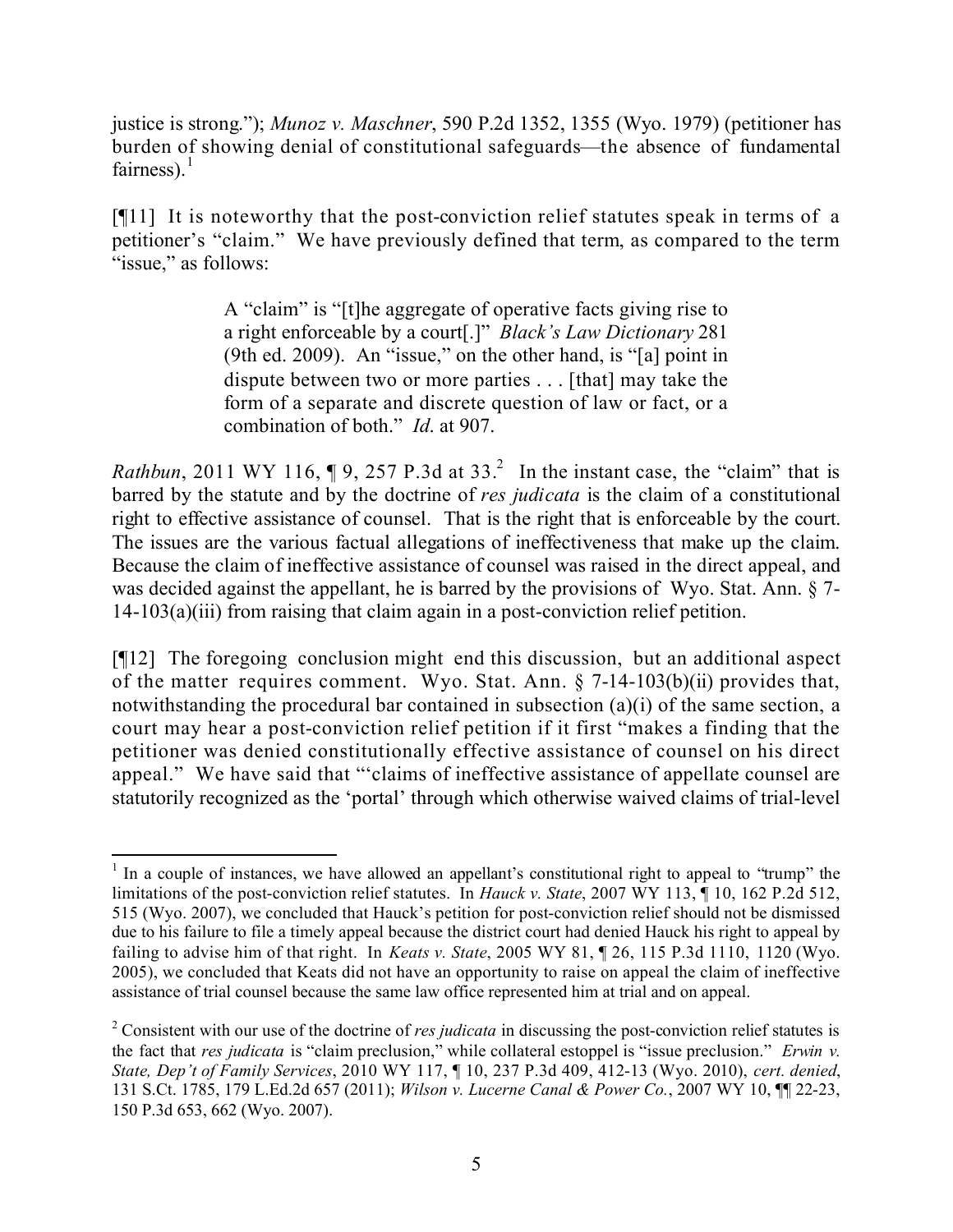error may be reached.'" *Keats v. State*, 2005 WY 81, ¶ 12, 115 P.3d 1110, 1115 (Wyo. 2005) (quoting *Harlow*, 2005 WY 12, ¶ 6, 105 P.3d at 1056)).

> In order to prevent petitioners from circumventing the "waiver" rule altogether by claiming ineffective assistance of their appellate counsel, this Court has adopted a strict test for reviewing that claim. *Cutbirth v. State*, 751 P.2d 1257, 1266-67 (Wyo. 1988). The issue of whether a counsel's performance was constitutionally deficient should be analyzed in much the same way that this Court has analyzed the concept of plain error.

> > In submitting a claim of deficient representation by appellate counsel, the petitioner in the post-conviction proceeding must demonstrate to the district court, by reference to the record of the original trial without resort to speculation or equivocal inference, what occurred at that trial. The particular facts upon which the claim of inadequate representation by appellate counsel rests must be presented. The petitioner then must identify a clear and unequivocal rule of law which those facts demonstrate was transgressed in a clear and obvious, not merely arguable, way. Furthermore, the petitioner must show the adverse effect upon a substantial right in order to complete a claim that the performance of appellate counsel was constitutionally deficient because of a failure to raise the issue on appeal. The adverse effect upon a substantial right in the context of ineffective assistance of appellate counsel is shown by demonstrating a reasonable probability that, but for counsel's unprofessional errors, the result of the proceeding would have been different. A reasonable probability is a probability sufficient to undermine confidence in the outcome.

*Smizer v. State*, 835 P.2d 334, 337 (Wyo. 1992) (internal citations and quotation marks omitted).

[¶13] This brings us full circle to the question of first impression now before this Court: Where the appellant has raised the claim of ineffective assistance of trial counsel in his direct appeal, may he raise the claim again, on different factual grounds, in a petition for post-conviction relief by arguing that appellate counsel was ineffective for not raising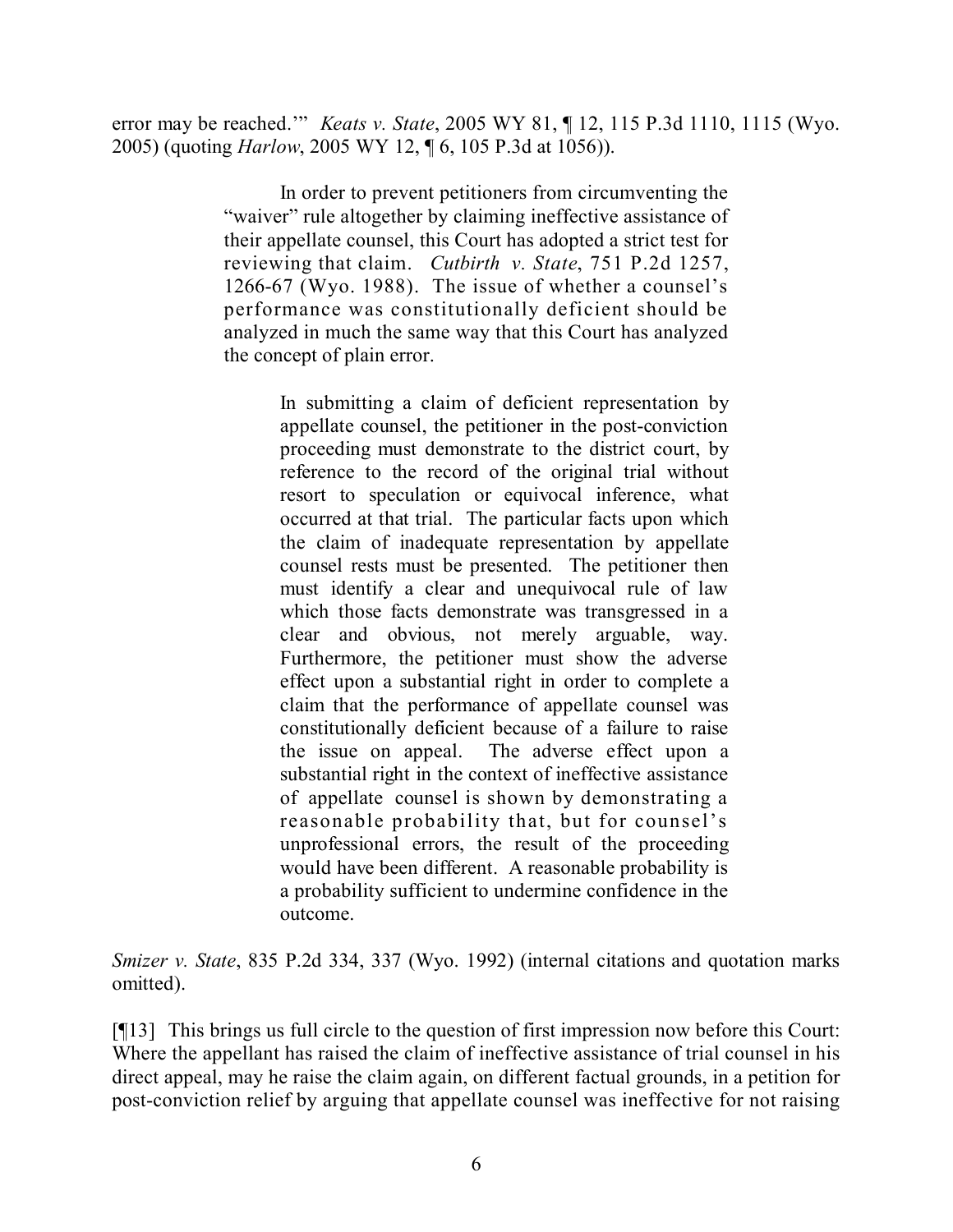those different factual grounds? We answer the question in the negative, for several reasons. First, we agree with the rationale of *Peoples v. United States*, 403 F.3d 844, 847-48 (7th Cir. 2005):

> Peoples presented ineffective-assistance arguments in his two prior appeals. That ground was resolved adversely to him on the merits, twice. Although Peoples now wants to present new instances of supposed shortcomings, ineffective assistance of counsel is a single ground for relief no matter how many failings the lawyer may have displayed. Counsel's work must be assessed as a whole; it is the overall deficient performance, rather than a specific failing, that constitutes the ground of relief.

In short, as discussed above, *see supra* ¶ 5, the "claim" is ineffective assistance of counsel, and that claim has been determined on the merits.

[¶14] Relying upon the "law of the case" doctrine, rather than *res judicata*, the court in *Peoples* also declared as follows, with which declaration we also agree and which we find applicable to the doctrine of *res judicata*:

> The twin goals of this doctrine are to ensure that the parties marshal all of their facts and arguments so that a dispute may be resolved in one pass, and to conserve judicial resources. Treating new arguments as grounds for a second decision would contradict both rationales and in practical effect abandon the doctrine.

Peoples, 403 F.3d at 846-47.<sup>3</sup> Exactly the same can be said about both the statutory bar and the doctrine of *res judicata*. Allowing the appellant to raise the claim of ineffective assistance of counsel in a post-conviction relief petition, after that claim has been determined against him on the merits in his appeal, would negate both the narrow intent of the statute we have previously recognized and the goal of finality inherent in the statute and in *res judicata.* We do not find the statute ambiguous; its intent is to limit a criminal defendant to "one bite at the apple" when presenting claims on appeal.

[¶15] It is also clear from the unambiguous wording of Wyo. Stat. Ann. § 7-14-103(b) that the jurisdictional exception for instances where a court has found ineffective assistance of appellate counsel applies only to the single subsection mentioned therein.

 <sup>3</sup> "Under the law of the case doctrine, a court's decision on an issue of law at one stage of a proceeding is binding in successive stages of the litigation." *Goodman v. Voss*, 2011 WY 33, ¶ 56, 248 P.3d 1120, 1134 (Wyo. 2011).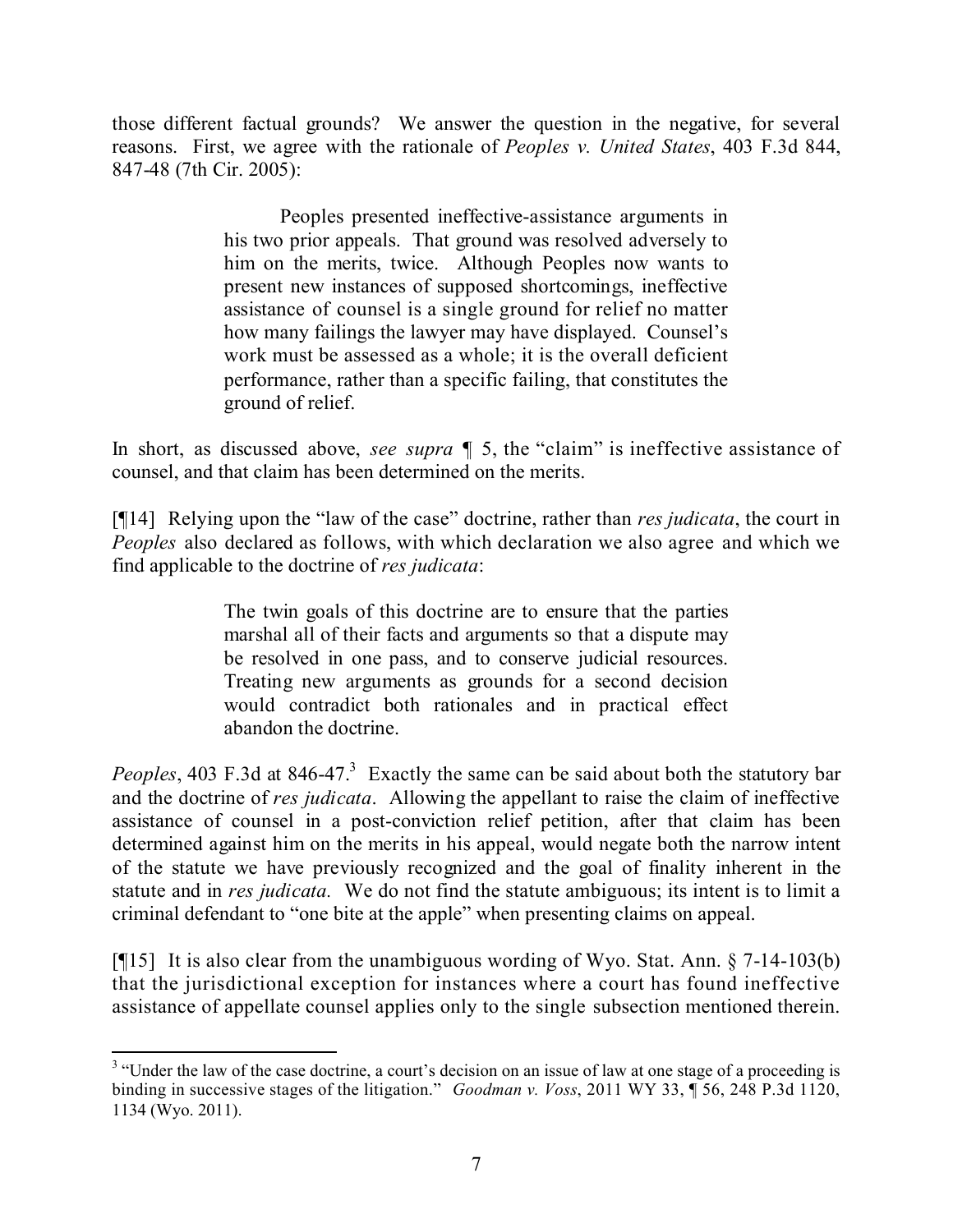That is, it applies only where the court has found appellate counsel ineffective for failing to raise a claim in the direct appeal, resulting in that claim being barred from consideration in post-conviction relief by Wyo. Stat. Ann.  $\S$  7-14-103(a)(i). The jurisdictional exception found in Wyo. Stat. Ann. § 7-14-103(b) does not apply so as to allow a petitioner to supplement, in post-conviction relief proceedings, a claim that was denied on the merits in the direct appeal. If that had been the legislature's intent, the "notwithstanding" found in Wyo. Stat. Ann. § 7-14-103(b) would not be limited to subsection (a)(i), but would also include subsection (a)(iii).

[¶16] The appellant relies upon *United States v. Galloway*, 56 F.3d 1239 (10th Cir. 1995) for the proposition that the claim of ineffective assistance of counsel should be raised in a post-conviction relief petition rather than in a direct appeal. The problem with that reliance is that *Galloway* is based upon federal law, where the equivalent of a W.R.A.P. 21 remand hearing takes place during the post-conviction relief process, rather than during the direct appeal. *Galloway*, 56 F.3d 1240 n.1. Therefore, in the federal system, the evidentiary development of a claim does not take place during the direct appeal, as is the case in Wyoming. 4 The *Galloway* rationale has been rejected, at least in part, in two states because of the availability of an evidentiary hearing such as Wyoming's W.R.A.P. 21 hearing before the post-conviction process. *See Rice v. State*, 154 P.3d 537 (Kan. Ct. App. 2007), and *Berget v. State*, 907 P.2d 1078 (Okla. Crim. App. 1995). Beyond that, our statute clearly prohibits the consideration under a postconviction relief petition of claims raised in the direct appeal, so even if an evidentiary hearing were available at this point, the claim of ineffective assistance of trial counsel would be barred by statute. "It is not for this Court to extend the availability of postconviction relief beyond its statutory limits . . . ." *Harlow*, 2005 WY 12, ¶ 6, 105 P.3d at 1057 n.4.

[ $[17]$ ] Finally, we will note that, while Wyo. Stat. Ann. § 7-14-103(b)(ii) is the basis for our conclusion in other cases that a claim of ineffective assistance of appellate counsel may provide a "portal" through which otherwise waived claims of trial error may be raised, no "stand-alone" claim of ineffective assistance of appellate counsel has thereby been created. *Id.*, 2005 WY 12, ¶ 6, 105 P.3d at 1057. Post-conviction relief is limited to errors occurring during the "proceedings which resulted in" conviction. Wyo. Stat. Ann. § 7-14-101(b). Therefore, as correctly determined by the district court, the appellant's

<sup>4</sup> Though not relied upon by the petitioner, *Massaro v. United States*, 538 U.S. 500, 123 S.Ct. 1690, 155 L.Ed.2d 714 (2003), should also be mentioned. In *Massaro*, a unanimous Supreme Court held that the procedural default rule—claims not raised on direct appeal may not be raised on collateral review—is not promoted by requiring ineffective assistance of counsel claims to be brought on direct appeal, because the evidentiary hearing takes place during collateral review. *Massaro*, 538 U.S. at 504, 123 S.Ct. at 1693-94. Like *Gallloway*, *Massaro* does not control our decision in the instant case because it is based on federal procedures that differ from ours.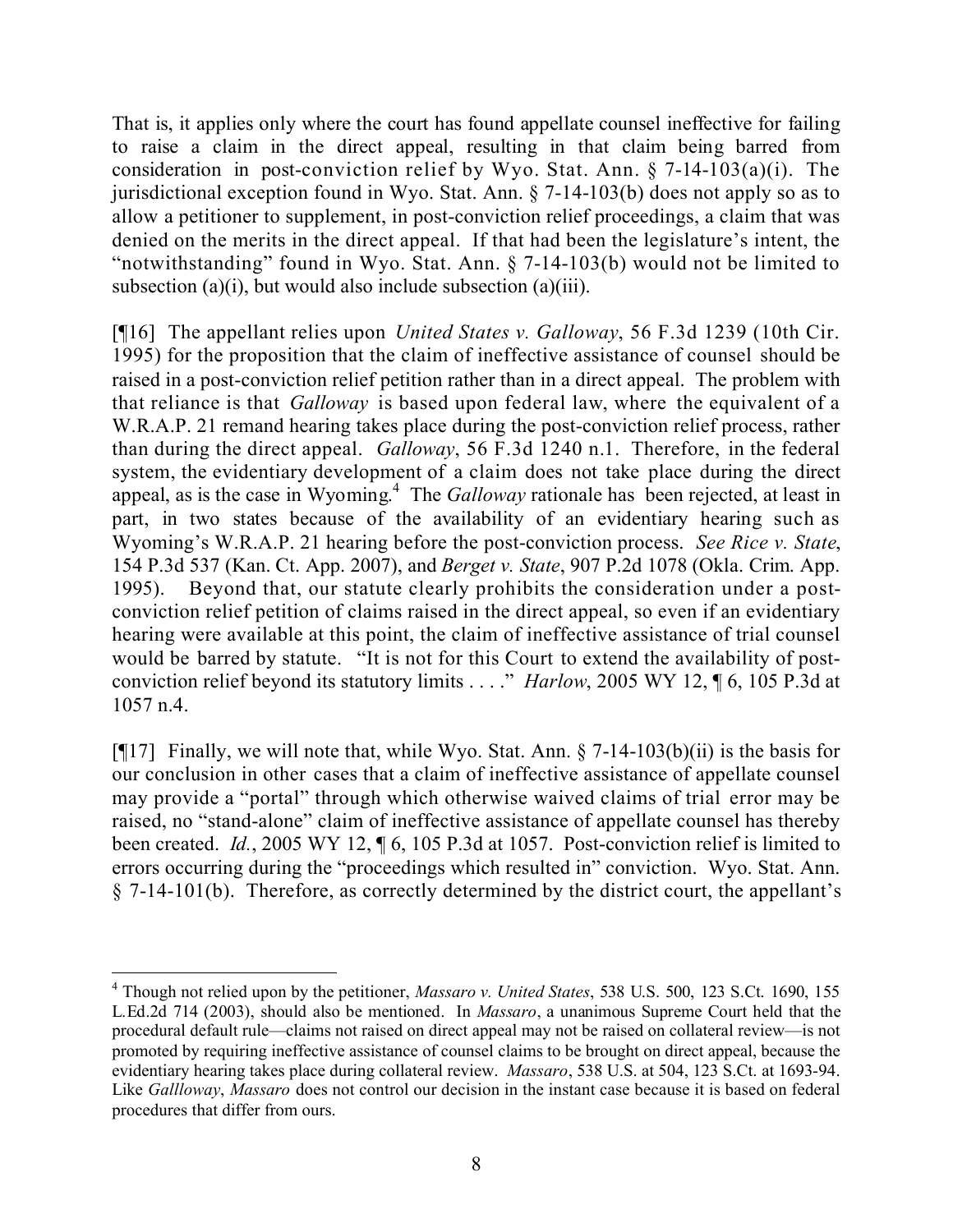independent claim of ineffective assistance of appellate counsel for failing to request an evidentiary hearing, not being authorized by statute, is not cognizable in these proceedings.

## **CONCLUSION**

[¶18] Where a claim of ineffective assistance of counsel has been raised and decided against the appellant in his direct appeal, he may not raise a claim of ineffective assistance of counsel, based upon different allegations, in a petition for post-conviction relief because the claim is procedurally barred by Wyo. Stat. Ann. § 7-14-103(a)(iii). A stand-alone claim of ineffective assistance of appellate counsel is not cognizable under the post-conviction relief statutes because post-conviction relief is limited to the alleged denial of constitutional rights during the proceedings which resulted in conviction. The jurisdictional exception for the consideration of ineffective assistance of appellate counsel provided in Wyo. Stat. Ann. § 7-14-103(b)(ii) is limited to situations where a claim "[c]ould have been raised but was not raised" in the direct appeal, as addressed by Wyo. Stat. Ann. § 7-14-103(a)(i).

[¶19] The petition for post-conviction relief is dismissed.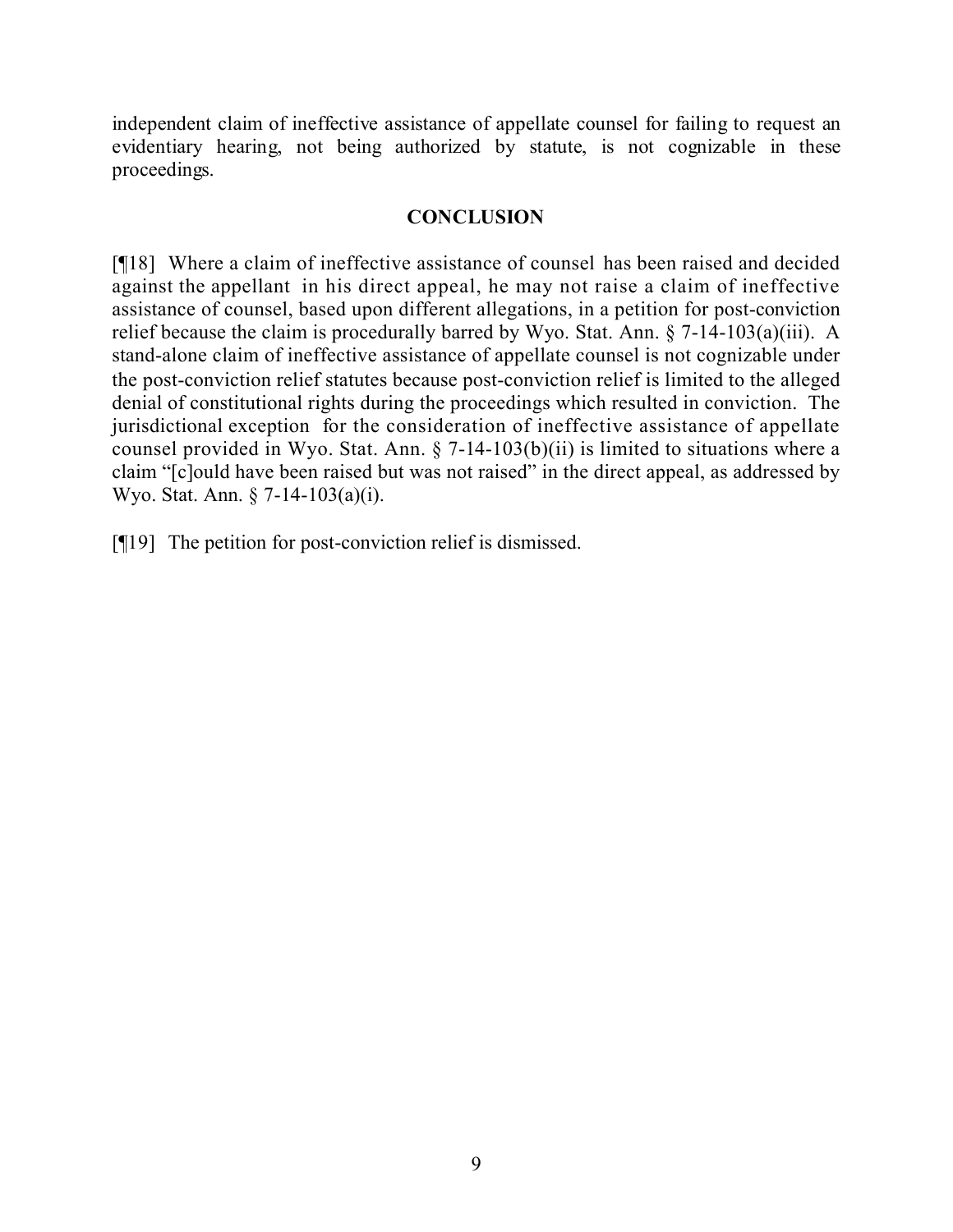## **KITE, Chief Justice**, concurring.

[¶20] I write separately because, while I agree that Mr. Schreibvogel is not entitled to the relief he seeks, I disagree with the majority's conclusion that the district court and this Court lack subject matter jurisdiction to decide his post-conviction claim. I disagree with the majority's interpretation of Wyo. Stat. Ann. § 7-14-101, *et seq*. because it precludes consideration of an issue involving a constitutional right that was not raised and could not have been raised in a direct appeal and has not been decided in any previous proceeding. Were I writing the majority opinion, I would hold that Mr. Schreibvogel's assertion that he was denied his Sixth Amendment right to effective assistance of appellate counsel falls within the scope of  $\S$  7-14-101(b) and is not barred under  $\S$  7-14-103 and I would address the merits of the claim.

 $\lceil \P{21} \rceil$  In relevant part, § 7-14-101(b) provides:

Any person serving a felony sentence in a state penal institution who asserts that in the proceedings which resulted in his conviction there was a substantial denial of his rights under the constitution of the United States or of the state of Wyoming, or both, may institute proceedings under this act.

Mr. Schreibvogel is a person serving a felony sentence in the Wyoming State Penitentiary who asserts that in the proceedings resulting in his conviction there was a substantial denial of his right to counsel under the Sixth Amendment. He is, therefore, entitled to institute proceedings under § 7-14-101 unless his claim is barred under § 7-14-103(a). That section provides in pertinent part as follows:

> (a) A claim under this act is procedurally barred and no court has jurisdiction to decide the claim if the claim:

(i) Could have been raised but was not raised in a direct appeal from the proceeding which resulted in the petitioner's conviction;

. . . or

(iii) Was decided on its merits or on procedural grounds in any previous proceeding which has become final.

Mr. Schreibvogel's claim that he was denied effective assistance of appellate counsel could not have been raised in his direct appeal from the proceeding resulting in his conviction. It follows that the claim also has not been decided in any previous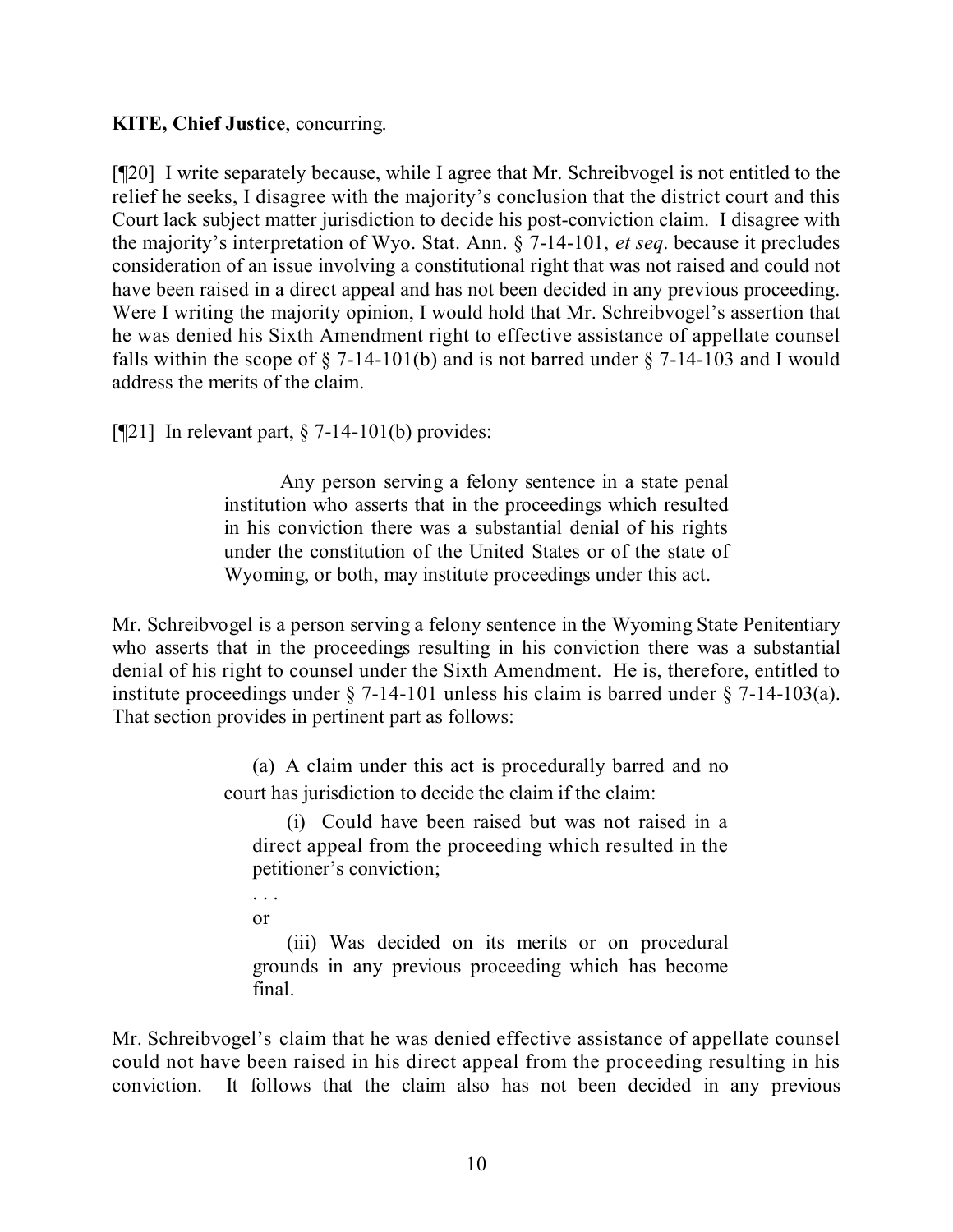proceeding which has become final. Under the clear language of the statute, Mr. Schreibvogel's claim of ineffective assistance of appellate counsel is not barred and the district court had jurisdiction to decide the claim.

[¶22] In concluding otherwise, the majority opinion interprets the statutory language to mean that because Mr. Schreibvogel claimed in his direct appeal that his trial counsel was ineffective and we held otherwise, he is forever barred from challenging the effectiveness of his appellate counsel—a claim that was not, and could not, have been raised on direct appeal; a claim, therefore, that has never been decided. This interpretation leaves Mr. Schreibvogel with no relief for his claim that his Sixth Amendment right to effective appellate counsel was violated. I do not believe this result is what the legislature intended. It is also contrary to this Court's prior statements.

[¶23] In *Cutbirth v. State*, 751 P.2d 1257, 1263 (Wyo. 1988), this Court held that postconviction review was required of a petitioner's claim that appellate counsel ineffectively failed to present claims in his direct appeal concerning the improper admission of evidence and the violation of his right not to be compelled to give evidence against himself. The Court did not address the question of whether post-conviction relief is available when a petitioner asserts that appellate counsel presented a claim of ineffective assistance of trial counsel on direct appeal but did so ineffectively. However, the Court made it clear that a "claim of ineffective assistance of appellate counsel is not an issue which can be foreclosed as a matter of waiver . . . under Wyoming law because it is not an issue that could have been raised in the initial appeal." *Id.* Thus, this Court has recognized, as the legislature did in enacting § 7-14-103, that claims for ineffective assistance of appellate counsel are appropriate matters for consideration in postconviction proceedings because they cannot be raised on direct appeal. They necessarily arise only after appeal.

[¶24] Despite this reality, the majority carves out a narrow exception to the non-waiver rule. The majority holds that a post-conviction claim for ineffective assistance of appellate counsel is waived if a claim of ineffective assistance of trial counsel was made on direct appeal. The majority reasons that creating this exception is appropriate because the issue of trial counsel's effectiveness has already been decided on direct appeal and post-conviction relief is not available to obtain review of issues previously raised or decided. The most obvious problem with this reasoning is that the issue of *appellate* counsel's effectiveness or ineffectiveness has not been previously raised or decided. The other problem, in my view, is that it denies post-conviction relief to a narrow category of petitioners, those who raised ineffective assistance of trial counsel on direct appeal, who claim to have received ineffective assistance of appellate counsel while it allows others with the same claim, those who did not raise ineffective assistance of trial counsel on direct appeal, to obtain review. Yet, in both instances post-conviction relief is sought for ineffective assistance of appellate counsel; in both instances the issue of appellate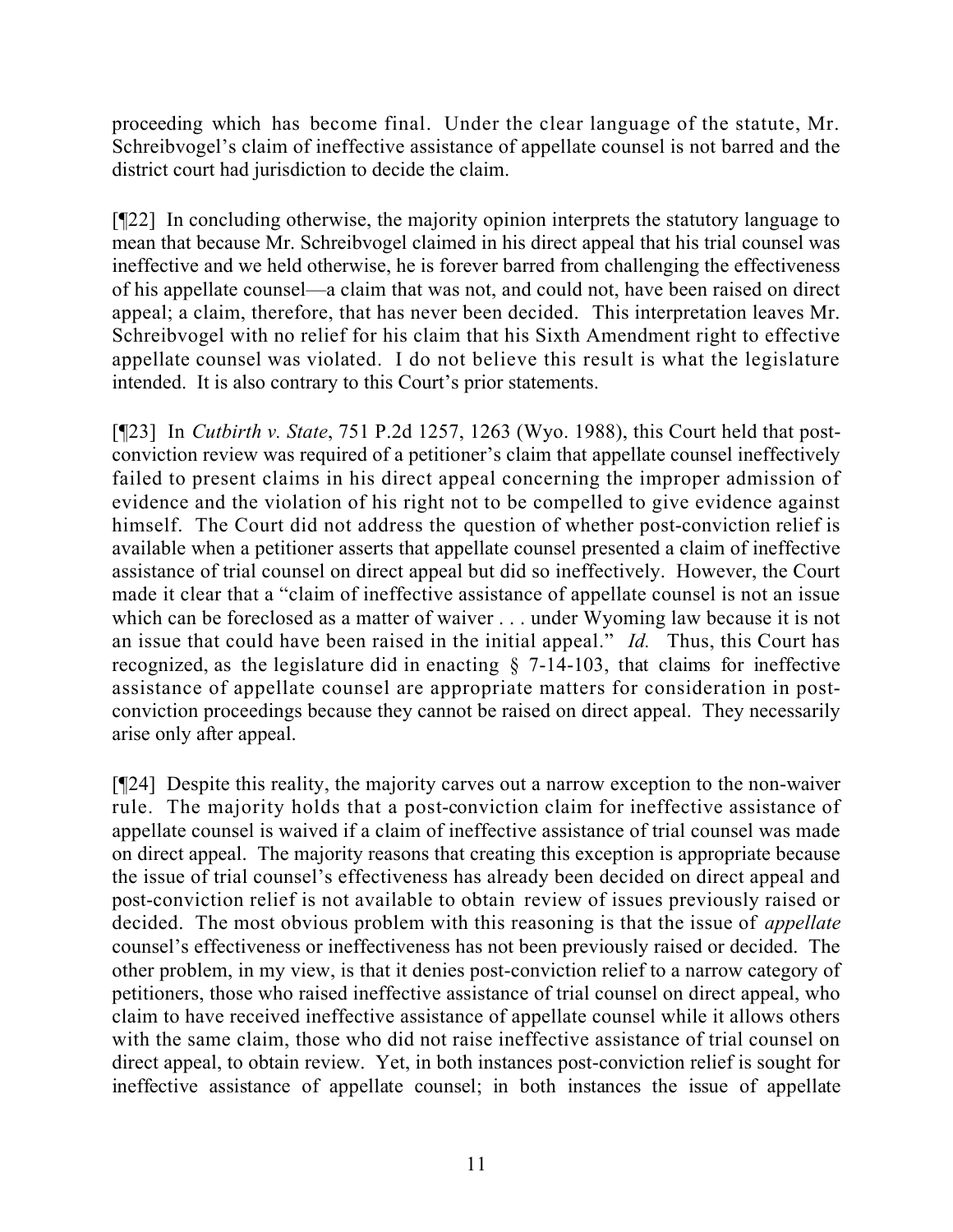counsel's ineffectiveness was not raised in the direct appeal; and in both instances the issue of appellate counsel's ineffectiveness has not been decided on its merits in any previous proceeding. In both instances, I would hold that post-conviction review is required.

[¶25] In the present case, I would also hold that Mr. Schreibvogel has failed to demonstrate that he was denied effective assistance of appellate counsel. In reaching that result, I would apply the following principles from *Cutbirth,* 751 P.2d at 1266-67:

> In submitting a claim of deficient representation by appellate counsel, the petitioner in the post-conviction proceeding must demonstrate . . ., by reference to the record of the original trial without resort to speculation or equivocal inference, what occurred at that trial. The particular facts upon which the claim of inadequate representation by appellate counsel rests must be presented. The petitioner then must identify a clear and unequivocal rule of law which those facts demonstrate was transgressed in a clear and obvious, not merely arguable, way. Furthermore, the petitioner must show the adverse effect upon a substantial right in order to complete a claim that the performance of appellate counsel was constitutionally deficient because of a failure to raise the issue on appeal. [citations omitted] The adverse effect upon a substantial right in the context of ineffective assistance of appellate counsel is shown by demonstrating a " \* \* \* reasonable probability that, but for counsel's unprofessional errors, the result of the proceeding would have been different. A reasonable probability is a probability sufficient to undermine confidence in the outcome." *Strickland v. Washington*, supra, 466 U.S. at 694, 104 S.Ct. at 2068. \* \* \* The reasonable probability must be one that demonstrates a more favorable result to the appellant if the omitted issue had been pursued.

[¶26] Ordinarily, the determination as to whether the petitioner has made the required showing is to be made in the district court in which the post-conviction proceeding was filed. Here, however, as was also the case in *Cutbirth*, *id.* at 1264, the district court did not hold a hearing on the claim of ineffective assistance of appellate counsel. Under these circumstances, I would do what was done in *Cutbirth, id*., and turn to the record of the original trial in order to weigh the question of deficient performance and prejudice.